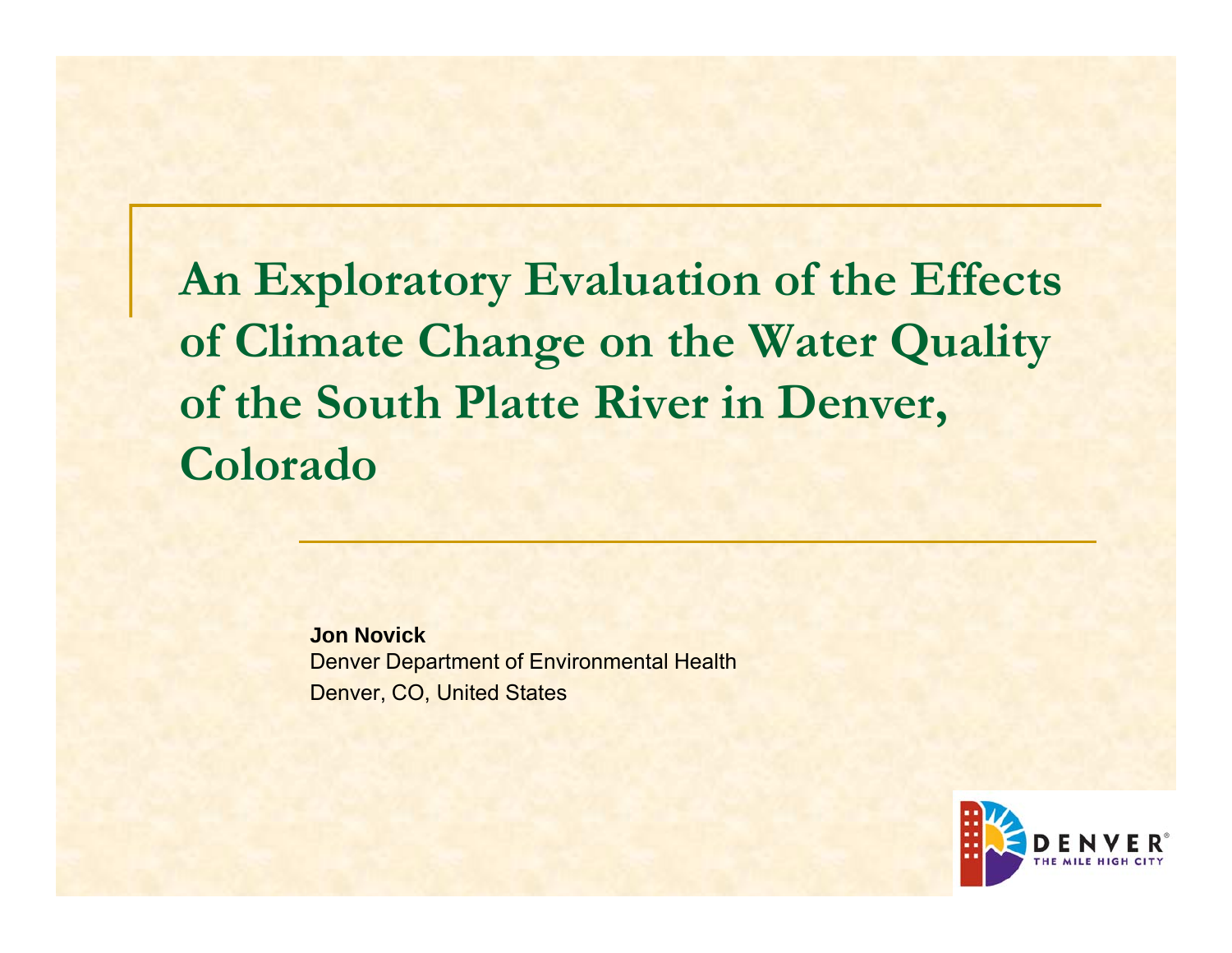## Study Purpose

*Examine potential effects of climate change on water quality in Denver metro area streams by conducting an assessment of the impacts of drought on water quality*

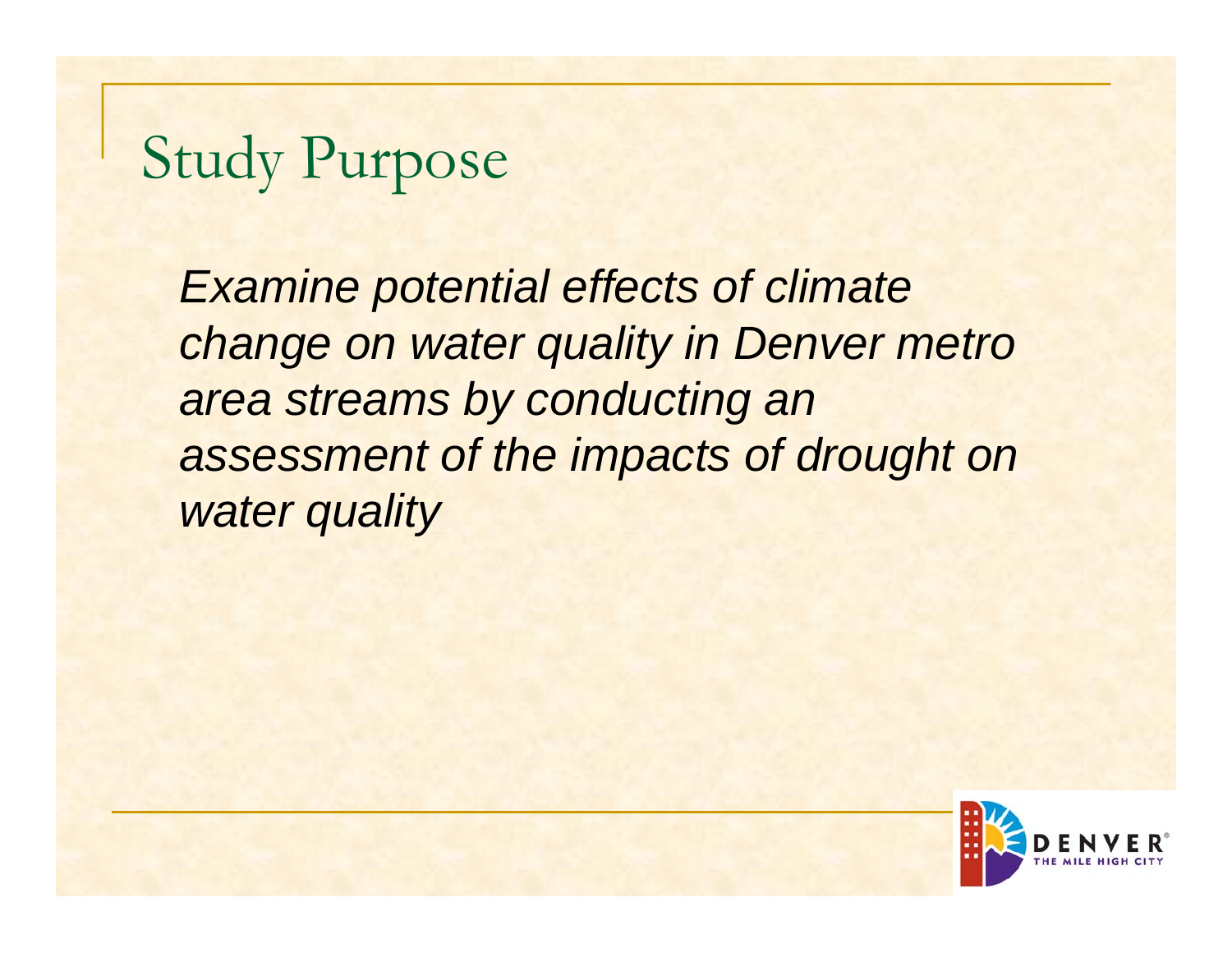## Study Components

- **Evaluate instream flows and classify** dates by instream flow condition
- **Example Classify existing instream water quality** data by instream flow condition
- **Evaluate classified data using graphical** and statistical techniques

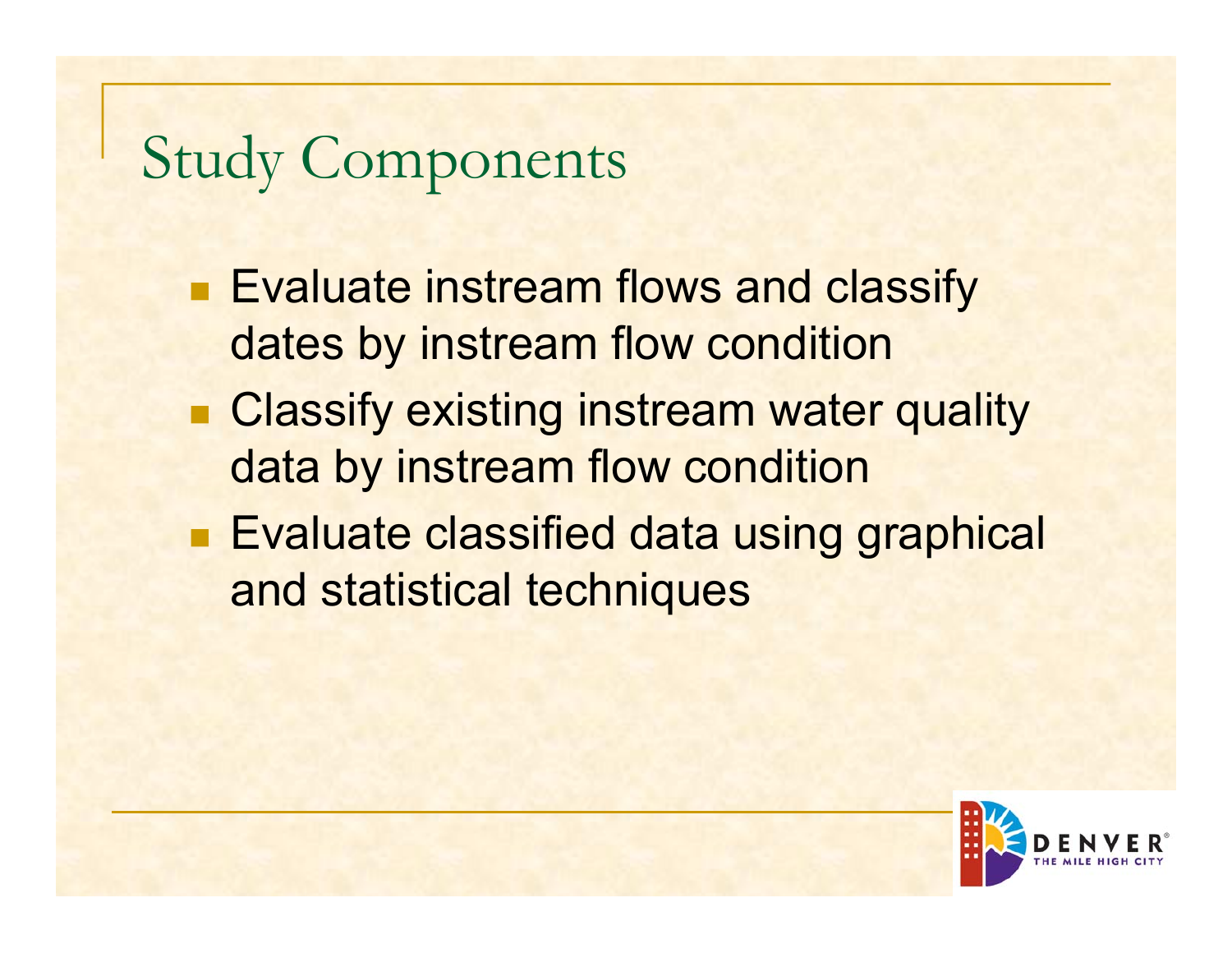## Sampling / Gage Locations



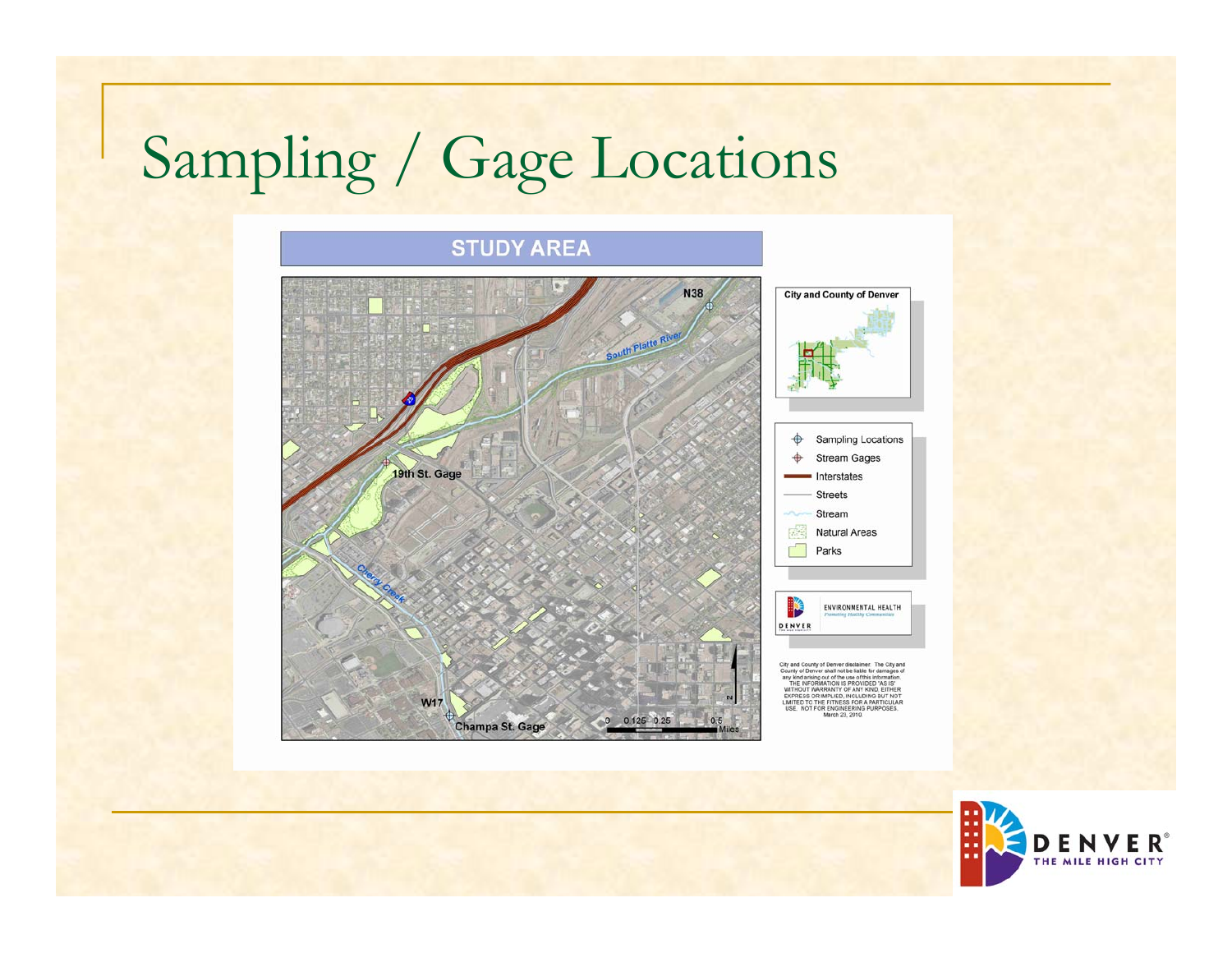### Instream Flow Evaluation

### **Instream Flow Evaluation Method**

- п **Hydrologic drought determination - 7-day daily average instream flows calculated for each date** 
	- South Platte data set January 1976 to December 2009 (construction of Chatfield Reservoir was completed in 1975).
	- Cherry Creek data set March 1986 to December 2009 (gap in flow data prior to 1986).
- a. **Rank 7-day average instream flow values by percentile for each date as described by USGS to determine periods of hydrologic drought.**

**Data for the evaluation came from the USGS NWISWeb for Colorado website.**

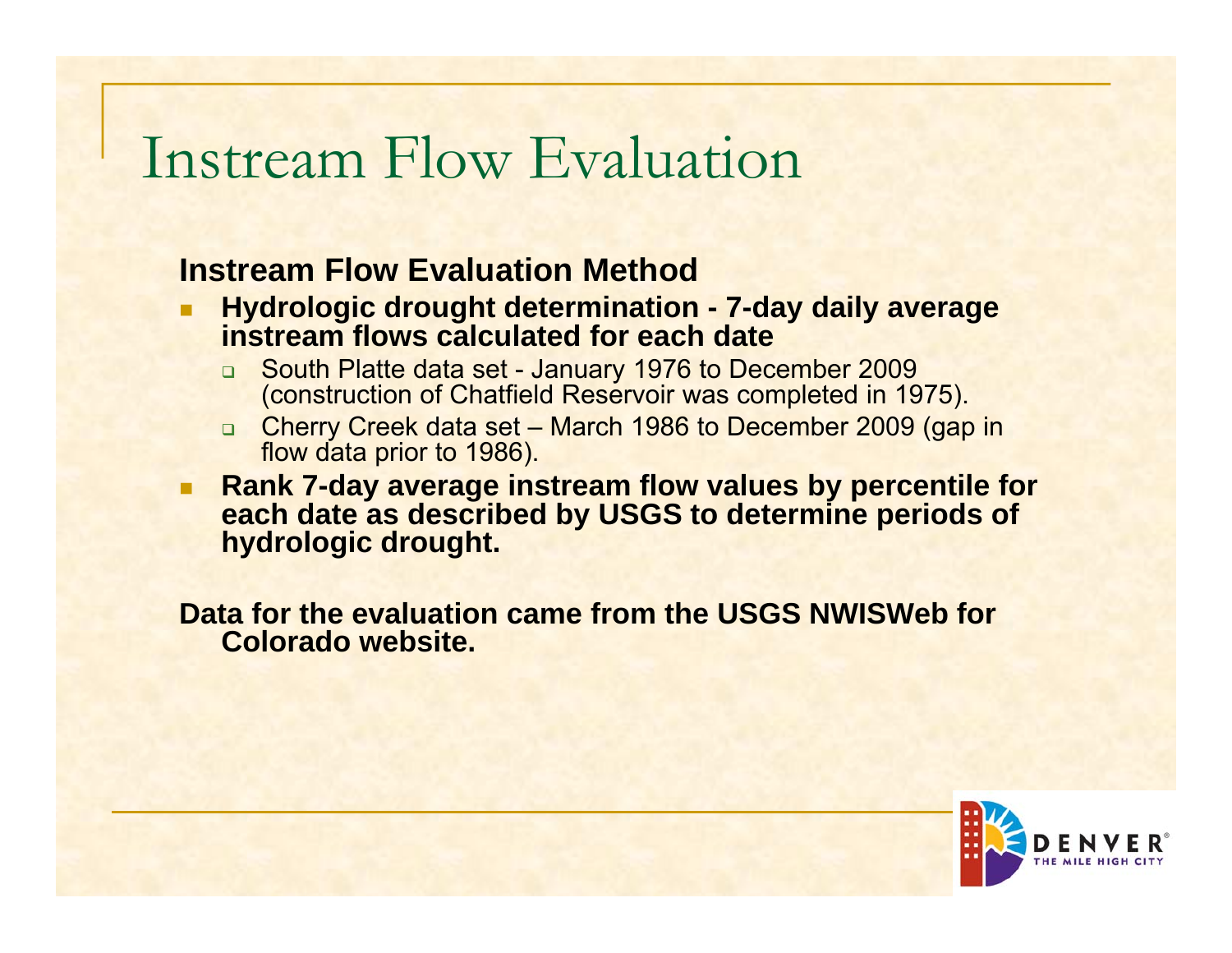## Close up - Cherry Creek, 2000-2009



Note: Drought classification based on categories described by USGS.

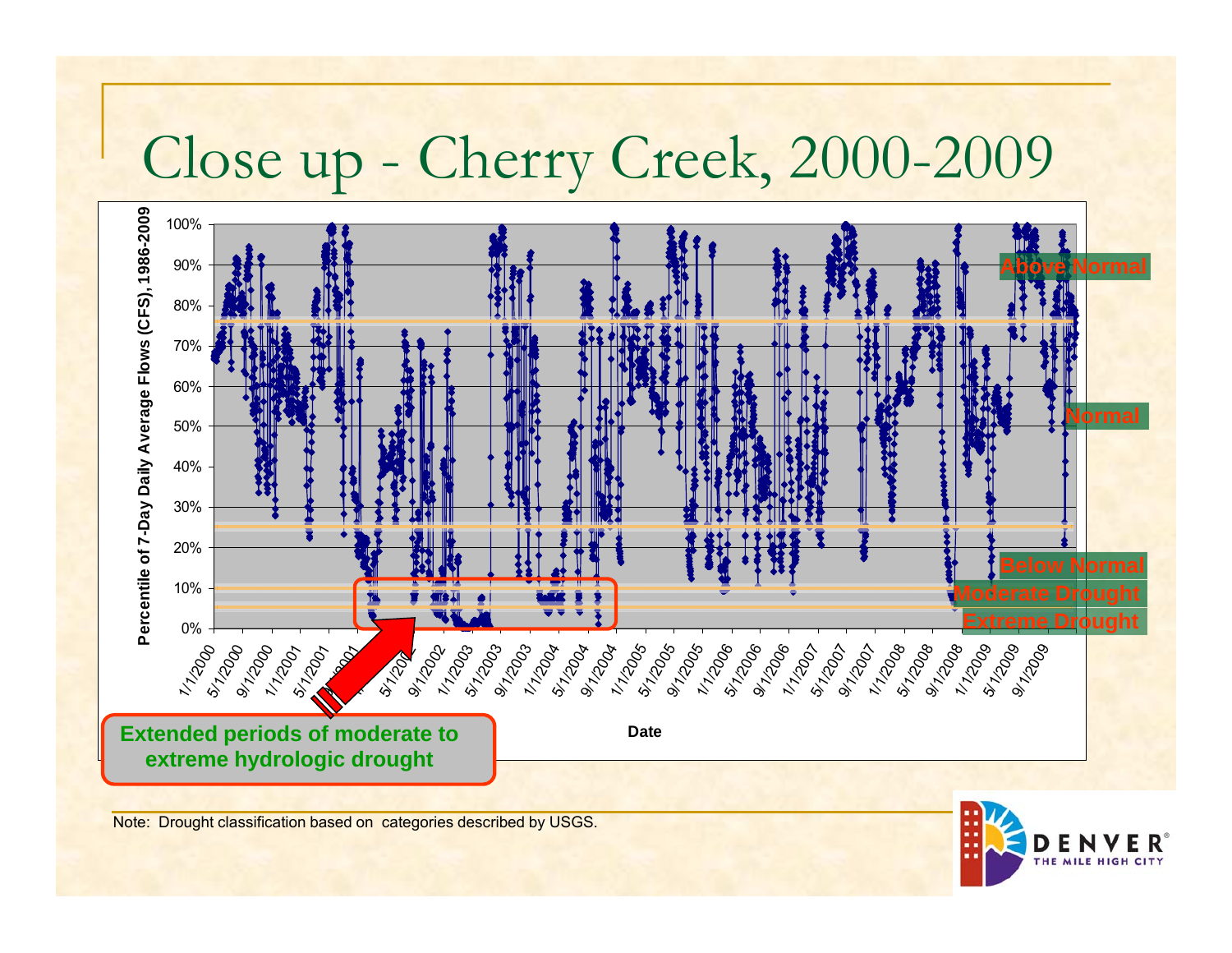## Instream Flow Evaluation Results

Periods of moderate to extreme hydrologic drought were observed between spring of 2002 and summer of 2004 based on 7-day average daily flows between 1976 and 2009.

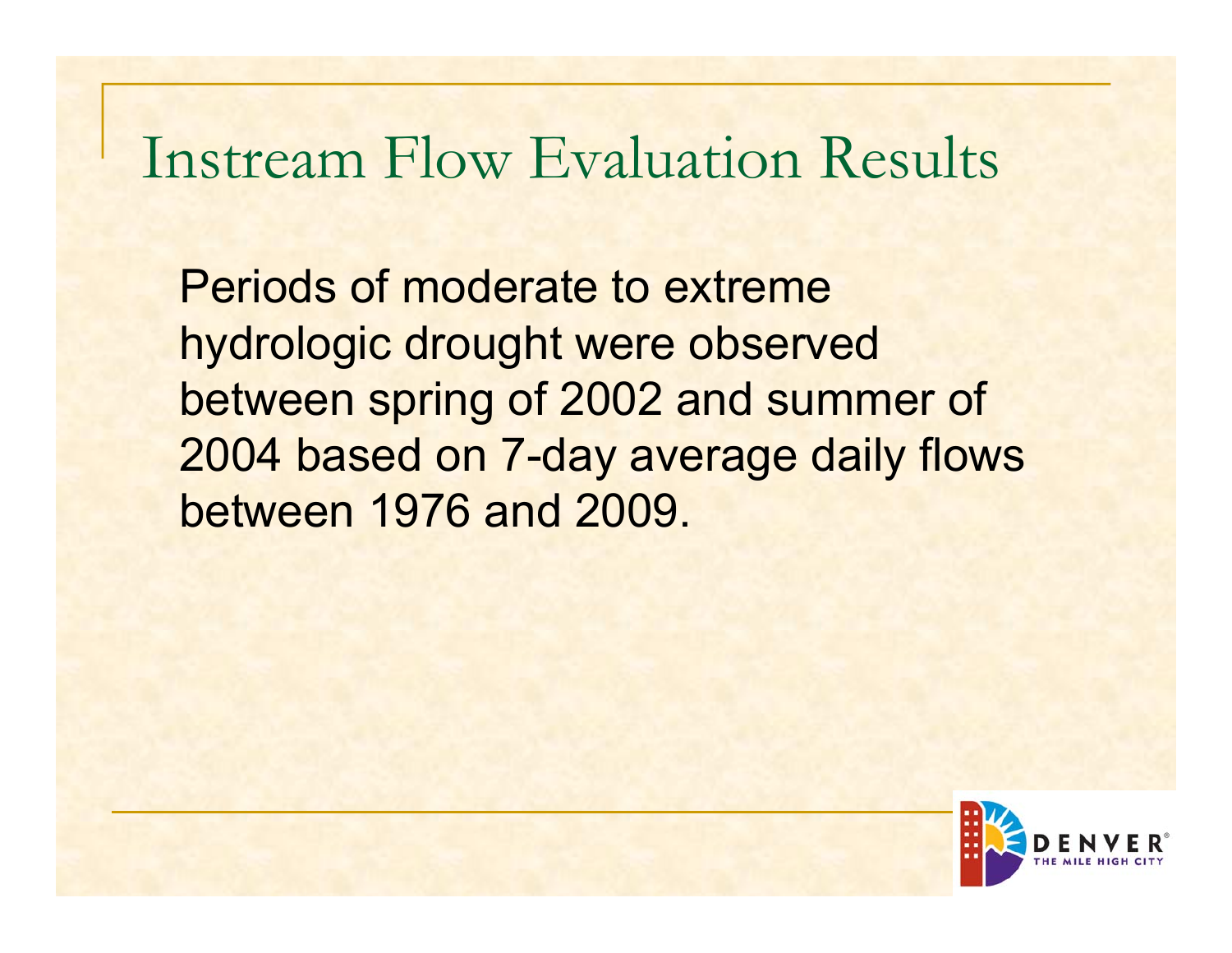### Evaluation of Water Quality Data

- $\mathcal{C}^{\mathcal{A}}$  Sampling dates were classified by USGS defined drought regimes and the resulting datasets were compared using box and whisker plots.
- $\mathbb{R}^3$  Kruskal-Wallis tests were conducted to determine the significance of the relationships between the drought-defined datasets for each analyte.

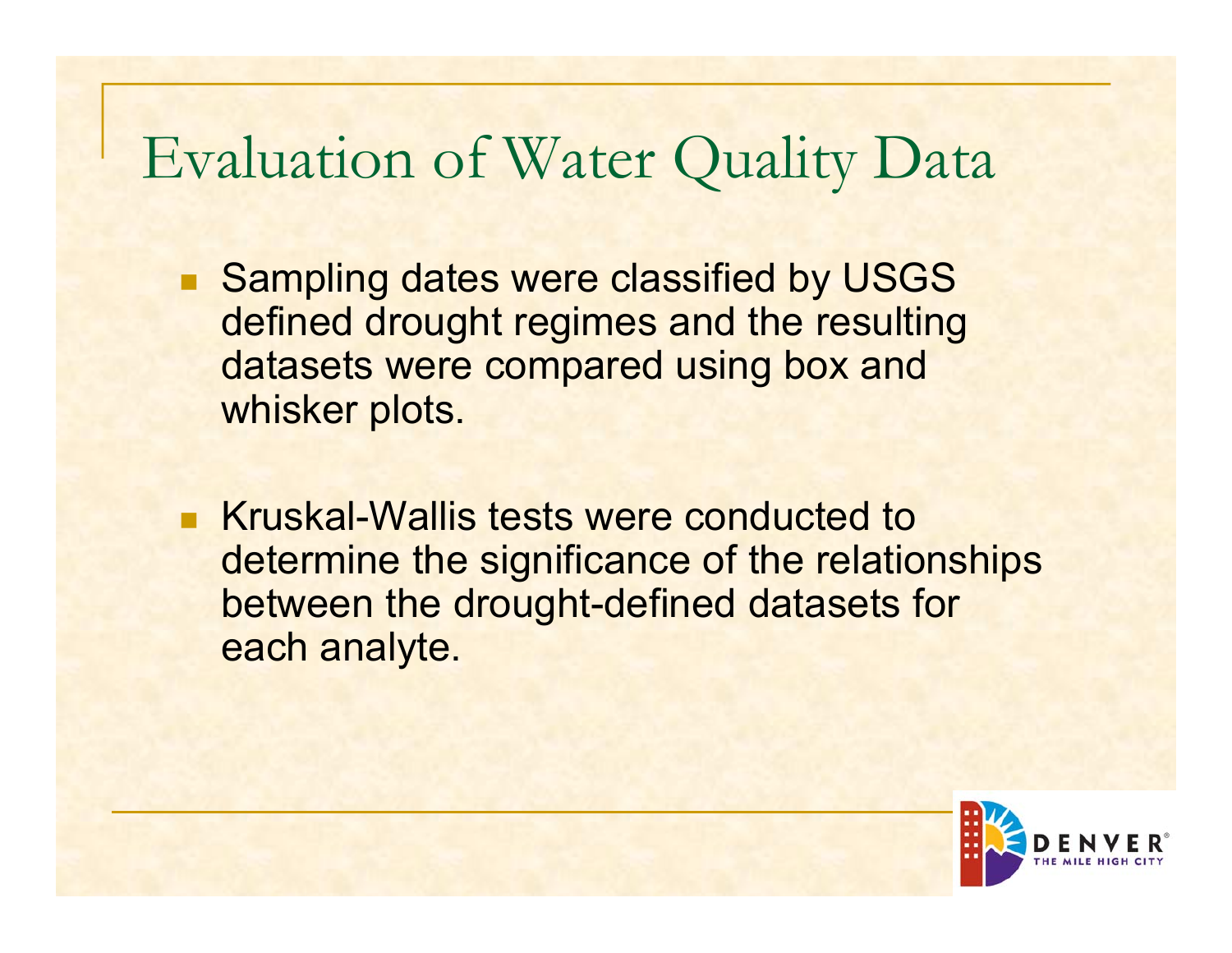## Parameters Evaluated

#### ٠ **Field Parameters**

 $\Box$ pH, Temperature, Dissolved Oxygen, Specific Conductivity

#### . **General Chemistry**

□ Alkalinity, Hardness, Chloride, Sulfate, Calcium, Magnesium

#### $\mathcal{L}_{\mathcal{A}}$ **Solids**

 $\Box$ Total Suspended Solids, Total Dissolved Solids

#### п **Nutrients**

- Total Ammonia, Nitrite, Nitrate, Total Kjeldahl Nitrogen, **Phosphorous**
- $\blacksquare$  **Organic Carbon**
	- $\Box$ Total Organic Carbon, Dissolved Organic Carbon
- . **Bacteria**
	- ❏ *Escherichia coli*, Fecal coliform
- . **Dissolved Metals**
	- Copper, Manganese, Selenium

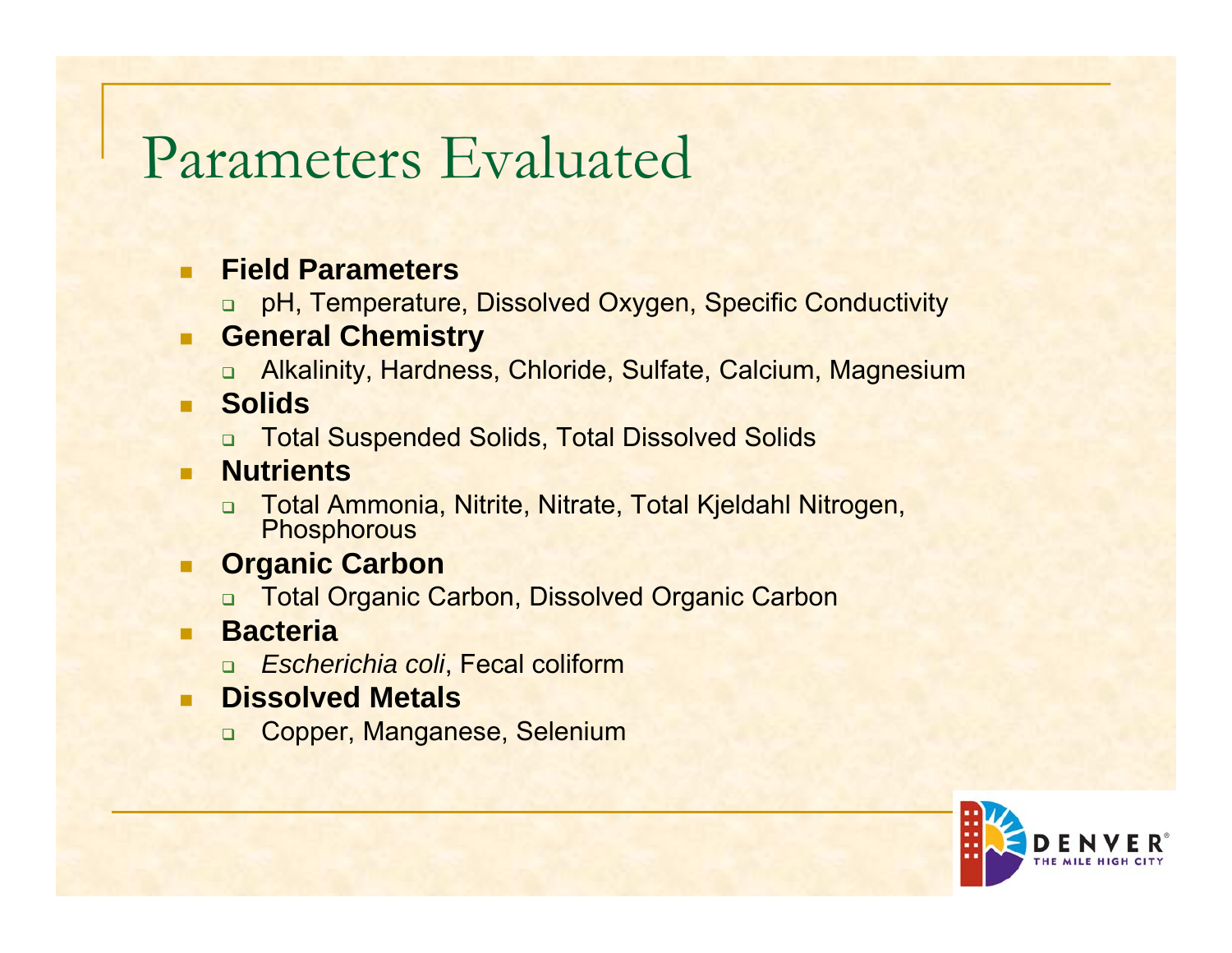# Nitrate in mg/L





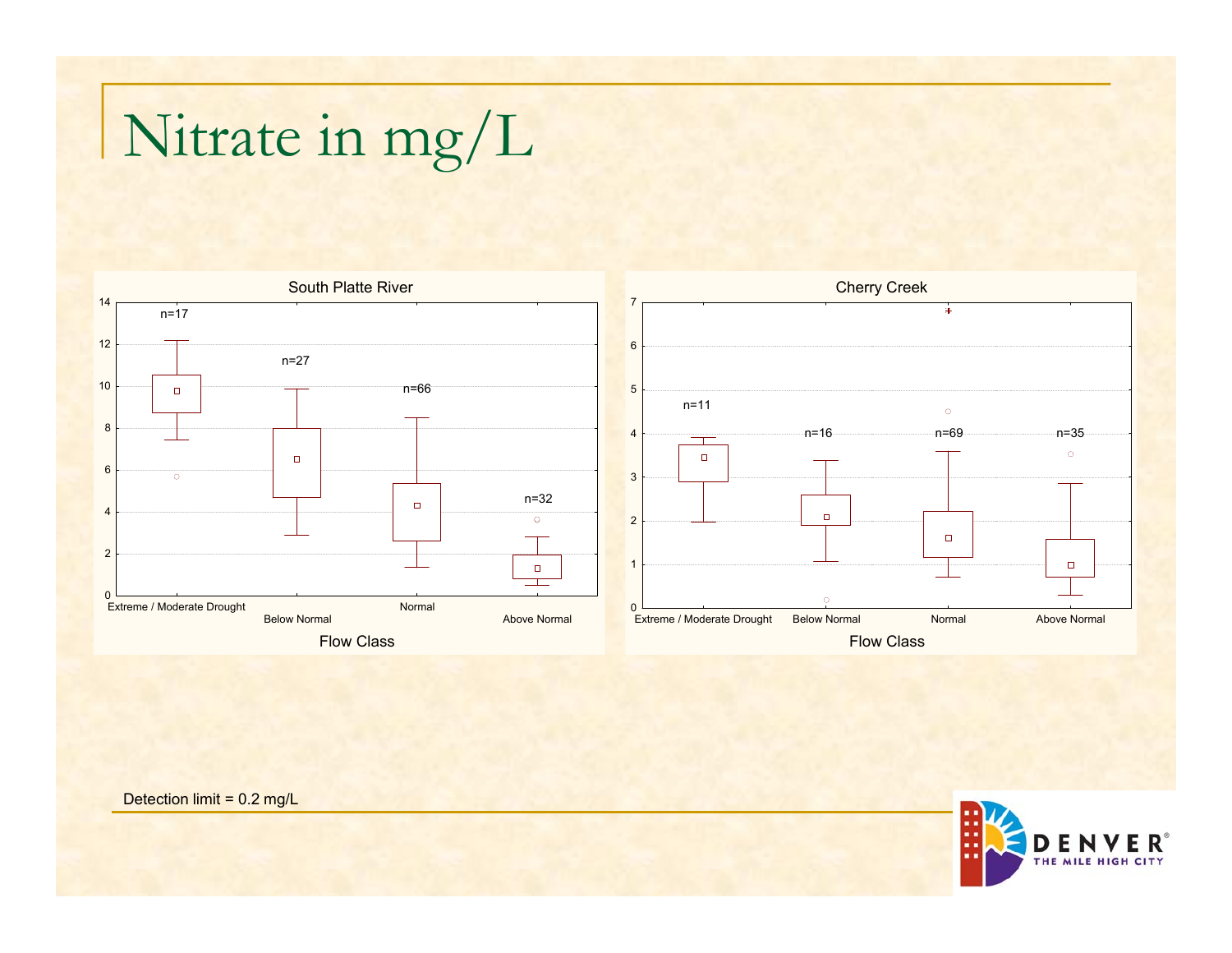# Total Phosphorous in mg/L



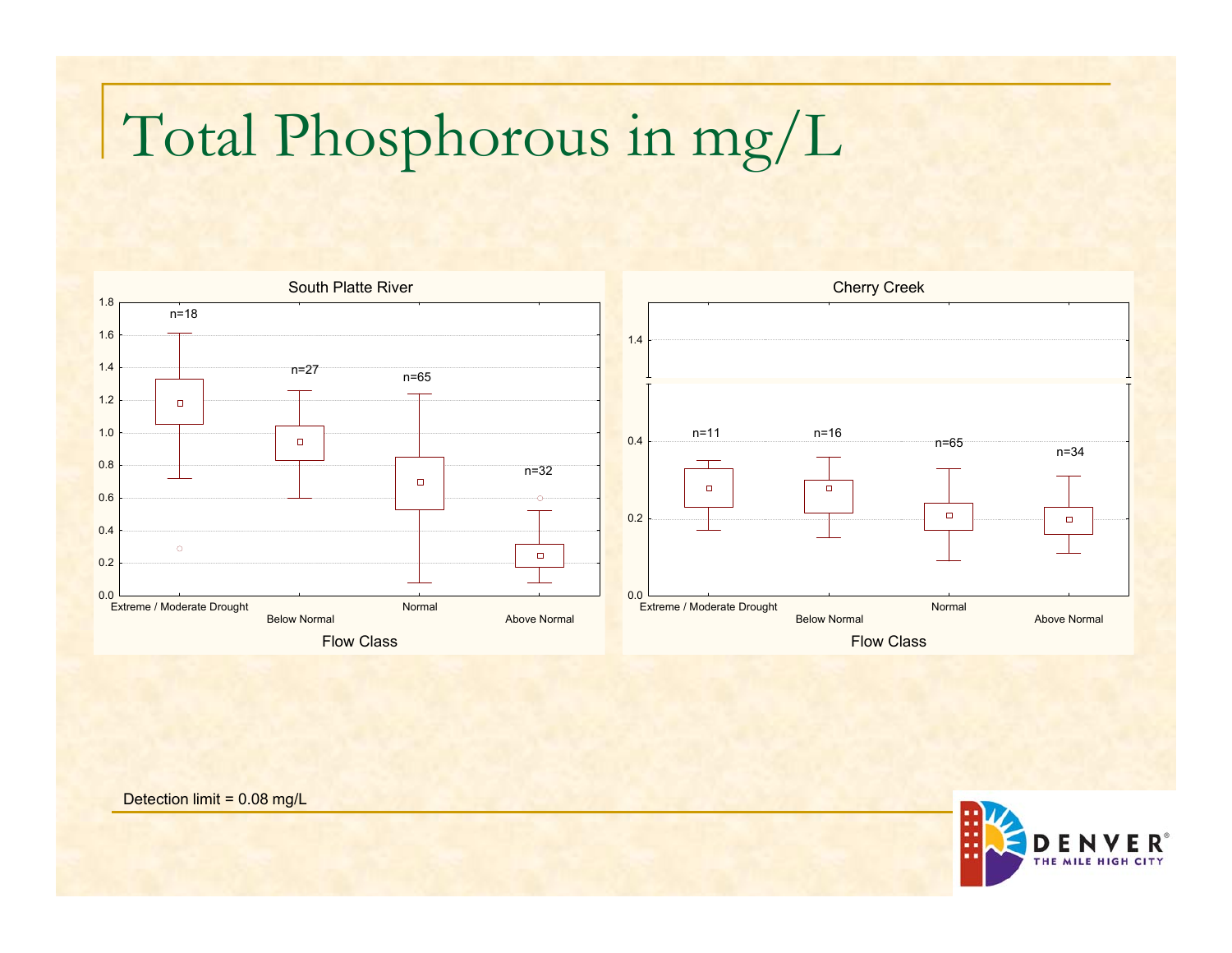### A Closer Look at the Statistics

| Extreme / Moderate<br>Extreme / Moderate<br>Above Normal<br>Above Normal<br><b>Below Normal</b><br><b>Below Normal</b><br>Drought<br>Drought<br>Normal<br>Normal |
|------------------------------------------------------------------------------------------------------------------------------------------------------------------|
|------------------------------------------------------------------------------------------------------------------------------------------------------------------|

**NO3**

### **W17**

Ext. / Mod. Drought

Below Normal

Normal

Above Normal

#### **N38**

Ext. / Mod. Drought

Below Normal

**Normal** 

Above Normal

| lod. Drought  |                   | $\leftrightarrow$ | <b>AA</b>         | <b>AA</b> |                   |
|---------------|-------------------|-------------------|-------------------|-----------|-------------------|
| <b>Normal</b> | $\leftrightarrow$ |                   | $\leftrightarrow$ | <b>AA</b> | $\leftrightarrow$ |
|               | <b>AA</b>         | $\leftrightarrow$ |                   | <b>AA</b> |                   |
| <b>Normal</b> | <b>AA</b>         | <b>AA</b>         | <b>AA</b>         |           | A A               |

| <b>lod. Drought</b> |                   | $\leftrightarrow$ | <b>AA</b> | <b>AA</b> |                   | $\leftrightarrow$ | A A       |
|---------------------|-------------------|-------------------|-----------|-----------|-------------------|-------------------|-----------|
| <b>Normal</b>       | $\leftrightarrow$ |                   | <b>AA</b> | <b>AA</b> | $\leftrightarrow$ |                   | <b>AA</b> |
|                     | <b>AA</b>         | <b>AA</b>         |           | <b>AA</b> | <b>AA</b>         | <b>AA</b>         |           |
| <b>Normal</b>       | <b>AA</b>         | <b>AA</b>         | <b>AA</b> |           | <b>AA</b>         | <b>AA</b>         | <b>AA</b> |

| $\blacktriangle$         | $\triangle$             |                   | $\leftrightarrow$ | $\blacktriangle$  | <b>AA</b>         |
|--------------------------|-------------------------|-------------------|-------------------|-------------------|-------------------|
| $\leftrightarrow$        | $\triangle$ $\triangle$ | $\leftrightarrow$ |                   | $\leftrightarrow$ |                   |
|                          | $\triangle$             |                   | $\leftrightarrow$ |                   | $\leftrightarrow$ |
| $\overline{\phantom{a}}$ |                         | <b>AA</b>         |                   | $\leftrightarrow$ |                   |

**Total Phosphorous**

| <b>AA</b><br>AA)<br><b>AA</b><br>$\leftrightarrow$<br>$\triangle$<br><b>AA</b><br><b>AA</b><br>$\overline{A}$ |                  | $\leftrightarrow$ | AA AA |  |           | $\leftrightarrow$ | AA I |  |
|---------------------------------------------------------------------------------------------------------------|------------------|-------------------|-------|--|-----------|-------------------|------|--|
|                                                                                                               |                  |                   |       |  |           |                   |      |  |
|                                                                                                               | $\blacktriangle$ |                   |       |  |           |                   |      |  |
|                                                                                                               | $\blacktriangle$ | <b>AA</b>         | AA    |  | <b>AA</b> | AA                | AA   |  |



▲ △ Difference in means is strongly significant, p<0.01

▲Difference in means is significant,  $p \le 0.05$ 

 $\leftrightarrow$  Difference in means is not significant,  $p > 0.05$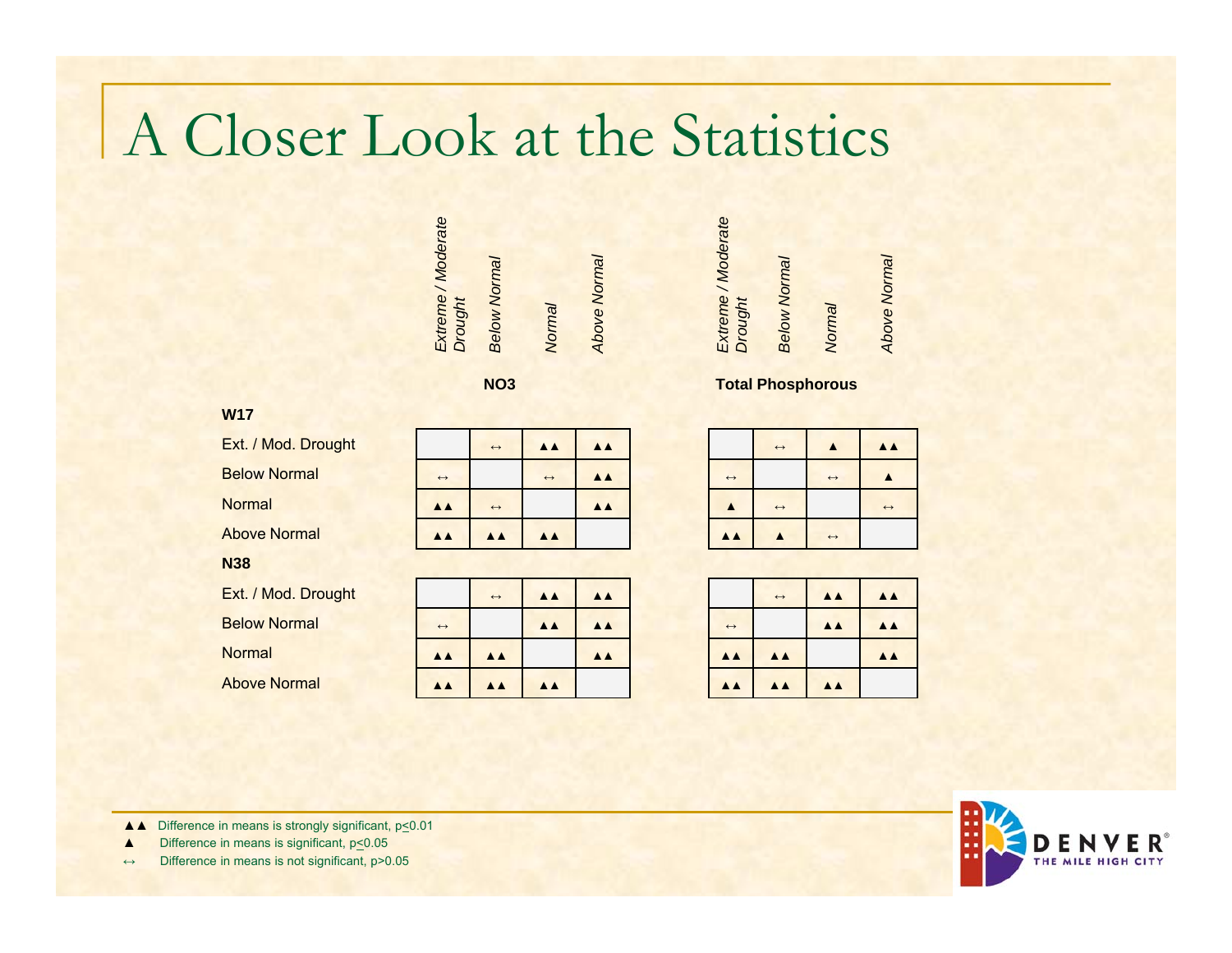## *E. coli in CFU / 100 mL*



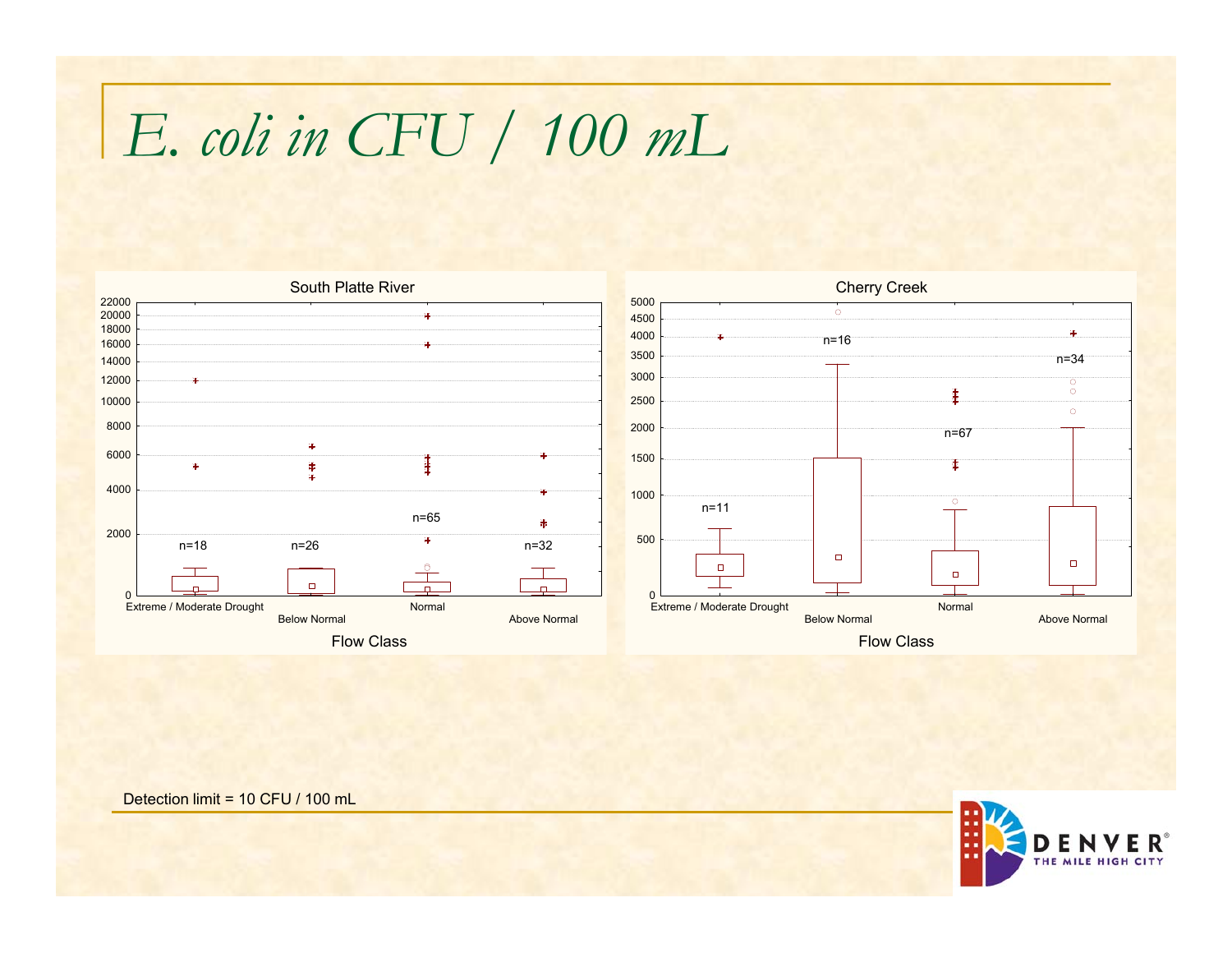## Dissolved Selenium in ug/L





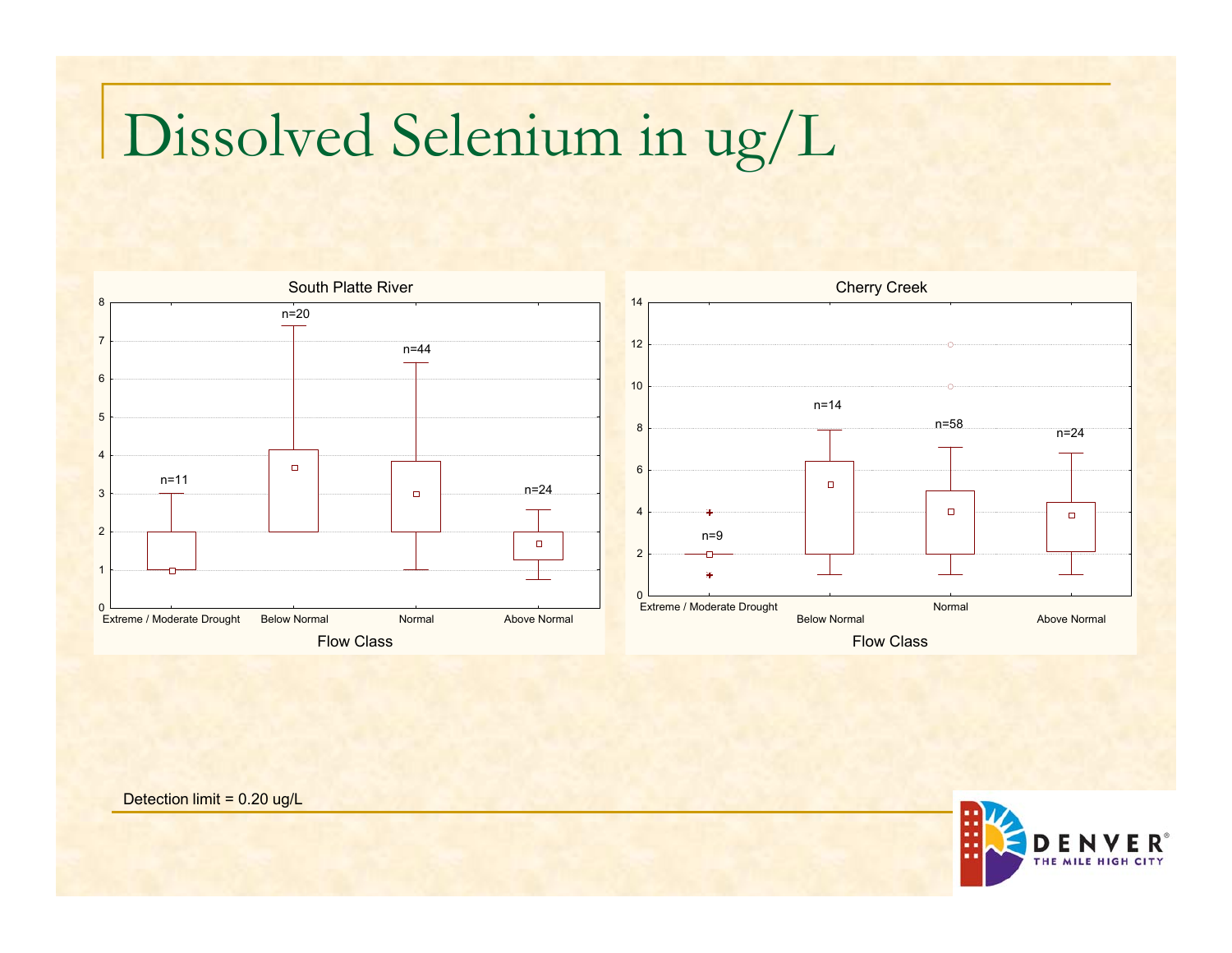## A Closer Look at the Statistics

| Extreme / Moderate | <b>Below Normal</b> |        | Above Normal |
|--------------------|---------------------|--------|--------------|
| Drought            |                     | Normal |              |

*E. coli*

### *Ext. / Mod. Drought Below NormalNormalAbove Normal*

**N38**

**W17**

*Ext. / Mod. Drought Below Normal*

*Normal*

*Above Normal*

|                   | $\leftrightarrow$     | $\leftrightarrow$ | $\leftrightarrow$ |
|-------------------|-----------------------|-------------------|-------------------|
| $\leftrightarrow$ |                       | $\leftrightarrow$ | $\leftrightarrow$ |
| $\leftrightarrow$ | $\leftrightarrow$     |                   | $\leftrightarrow$ |
| $\leftrightarrow$ | $\longleftrightarrow$ | $\leftrightarrow$ |                   |

|                   | $\longleftrightarrow$ | $\leftrightarrow$ | $\leftrightarrow$ |  |  |  |
|-------------------|-----------------------|-------------------|-------------------|--|--|--|
| $\leftrightarrow$ |                       | $\leftrightarrow$ | $\leftrightarrow$ |  |  |  |
| $\leftrightarrow$ | $\leftrightarrow$     |                   | $\leftrightarrow$ |  |  |  |
| $\leftrightarrow$ | $\leftrightarrow$     | $\leftrightarrow$ |                   |  |  |  |

| Extreme / Moderate<br>Drought | <b>Below Normal</b> | Normal |
|-------------------------------|---------------------|--------|
|                               |                     |        |

*Above Normal*

Above Normal

**Dissolved Selenium**

| $\leftrightarrow$ |                       | $\triangle$           |                       | $\leftrightarrow$ |
|-------------------|-----------------------|-----------------------|-----------------------|-------------------|
| $\leftrightarrow$ | $\triangle$           |                       | $\longleftrightarrow$ | $\leftrightarrow$ |
| $\leftrightarrow$ |                       | $\longleftrightarrow$ |                       | $\leftrightarrow$ |
|                   | $\longleftrightarrow$ | $\leftrightarrow$     | $\longleftrightarrow$ |                   |

| $\leftrightarrow$ |                                 | $\triangle$       | $\triangle$ $\triangle$ | $\leftrightarrow$       |
|-------------------|---------------------------------|-------------------|-------------------------|-------------------------|
| $\leftrightarrow$ | <b>AA</b>                       |                   | $\leftrightarrow$       | $\triangle$             |
| $\leftrightarrow$ | $\blacktriangle \blacktriangle$ | $\leftrightarrow$ |                         | $\triangle$ $\triangle$ |
|                   | $\leftrightarrow$               | $\triangle$       | $\triangle$             |                         |



▲ **▲** Difference in means is strongly significant, p<0.01

▲Difference in means is significant,  $p \le 0.05$ 

Difference in means is not significant, p>0.05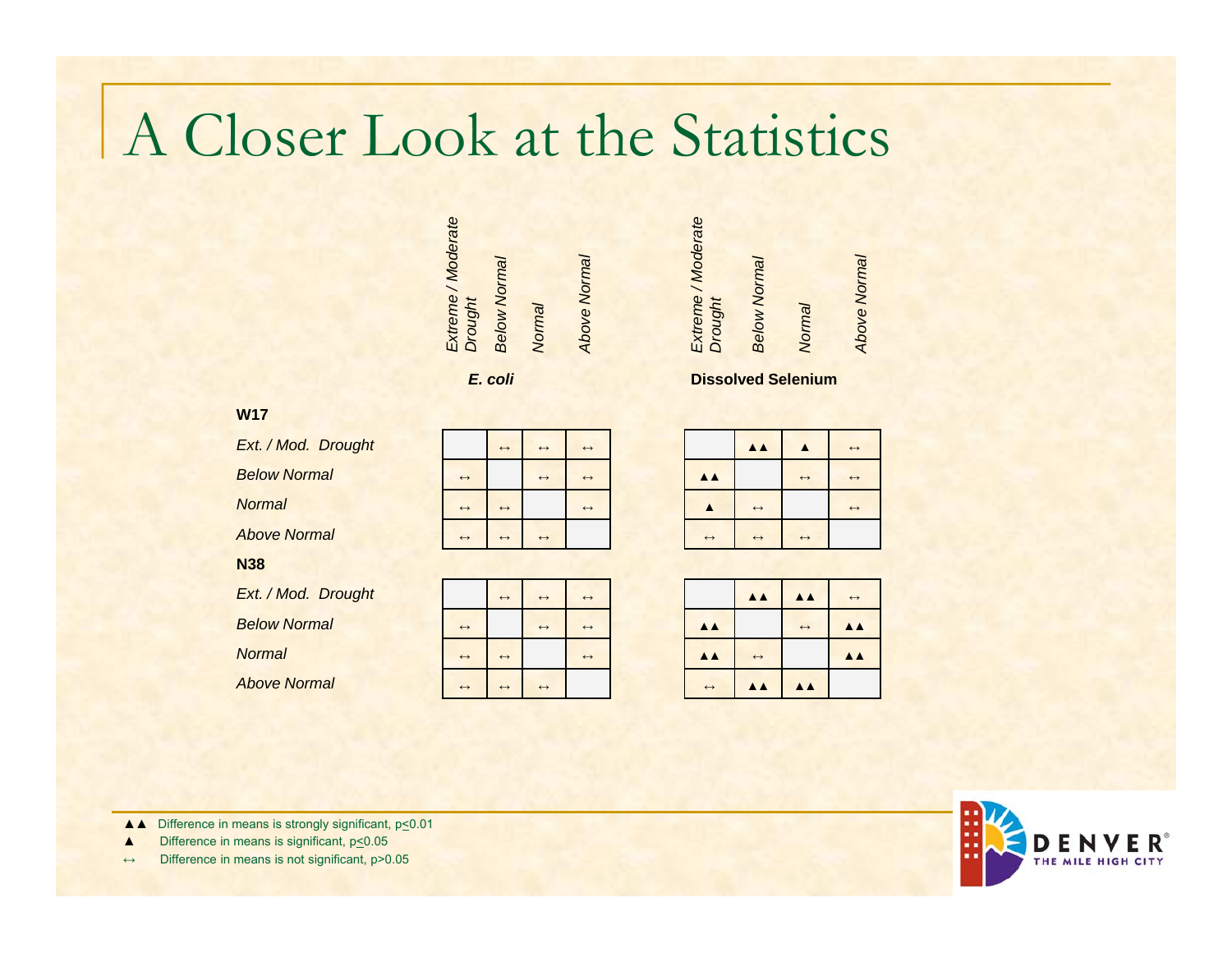## Summary of Observations

#### Π **Cherry Creek**

- n Trend Observed
	- ٠ Increase with increased flow: TSS, dissolved selenium
	- ٠ Decrease with increased flow: DO, specific conductivity, alkalinity, hardness, TDS, sulfate, nitrite, nitrate, tot. P, calcium, dissolved copper
- □ No trend observed
	- pH, temperature, chloride, total ammonia, TKN, TOC, DOC, *E. coli*, fecal coliform, dissolved manganese

#### П South Platte River

- **n** Trend Observed
	- Increase with increased flow: pH, temperature, TSS
	- п **Decrease with increased flow: DO, specific conductivity, alkalinity,** hardness, TDS, chloride, sulfate, total ammonia, nitrite, nitrate, TKN, tot. P, DOC, calcium, dissolved copper, magnesium, dissolved manganese, dissolved selenium
- □ No trend observed
	- *E. coli*, fecal coliform, TOC

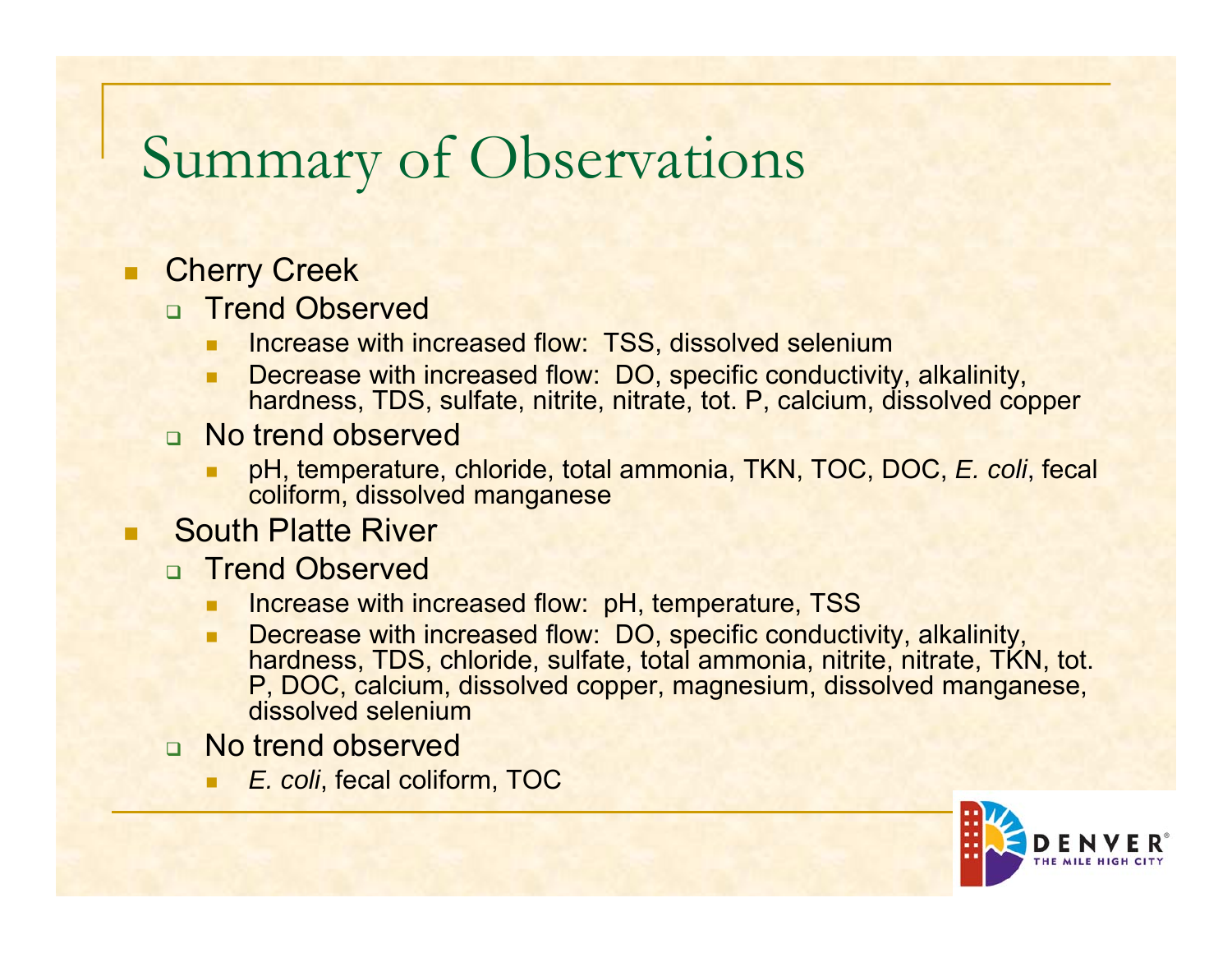## Conclusions

- $\bullet$ • Degradation of water quality was observed during periods of moderate to extreme low instream flows.
- $\bullet$  If climate change results in more frequent periods of moderate to low instream flows, it is reasonable to expect that water quality in the South Platte River and Cherry Creek will be negatively impacted.
- $\bullet$  Observed differences between the South Platte River and Cherry Creek suggest that the impact of climate change on water quality is likely to be different in different watersheds.